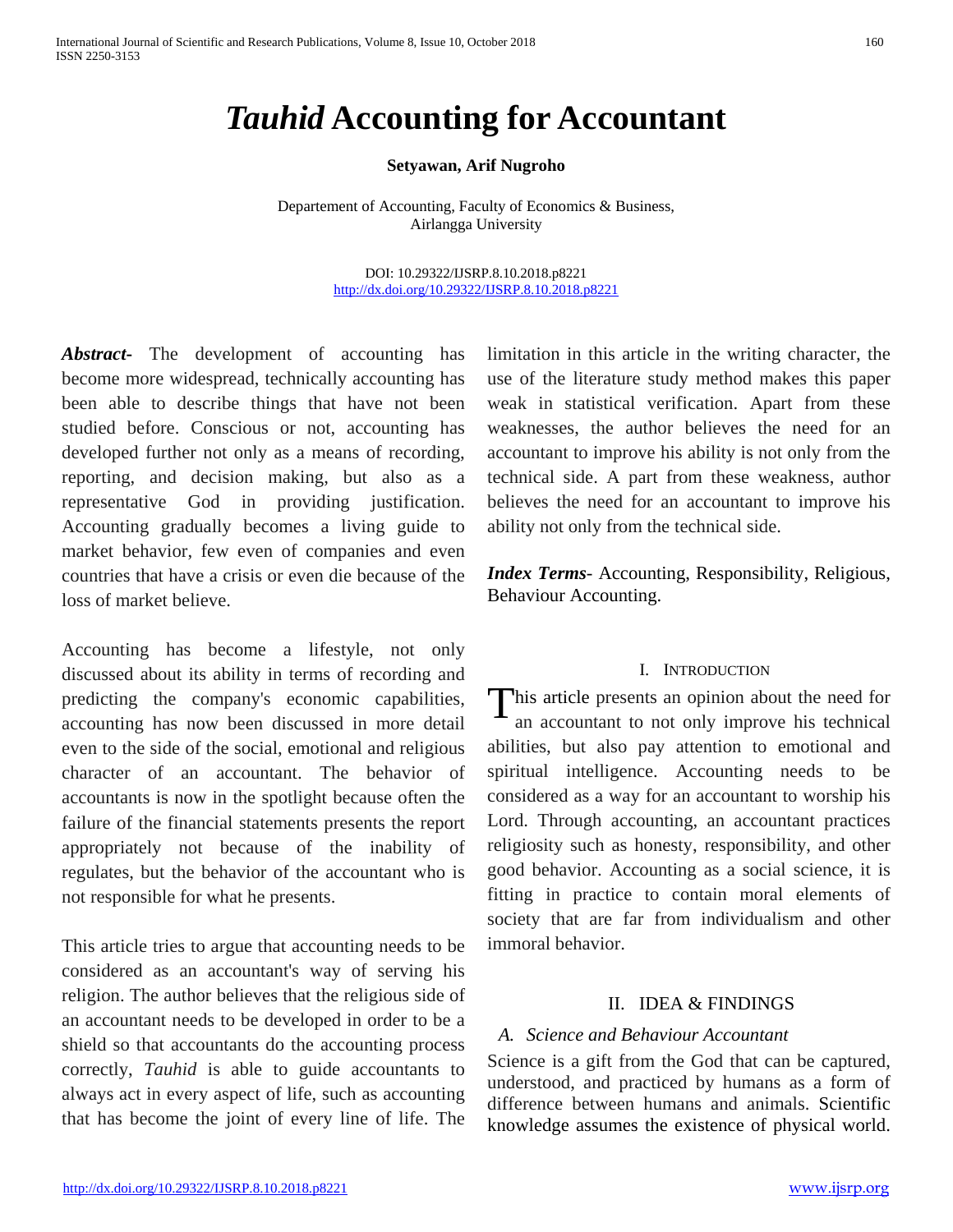However, some people believe that the separation between religion and modern science is still needed to consider cult religion. This principle is known as secularism which it asserted by the right to be free from the religious rule. They consider the religion is traditional thing that impede the science evolutions.

Substantively, studying about science is not forbidden for religious people. Faith provides knowledge obtain from the words of God. Scientific knowledge required to figure out how the universe works to believe the existence of God. Knowledge help the people to be good believers and to recognizance all of what they did during their life in this world.

However, some people do not have a deal with these basic assumptions that we have responsibility for our own life to God. For example, an accountant that influenced by secularism concept will be act as positivism accountant. Refer to Watts and Zimmerman (1986), the functions of positive theory are to explain the relation between variables and to predict what will happen in the future according to the theory or current event. Therefore, the normative question, such as what should we do, is neglected and tend to emotional feelings.

Even though, the accountant (especially corporate or private accountant) is servant who have responsibility of his manner and the result of work to the Manager or Corporate Management. Being an obedient servant, an accountant, has to obey the rule and do his work as good as possible to deliver good financial reporting so it can be used by Managerial Level for decision making process.

As a servant, it is natural that accountants have spiritual behavior. Having believe in the presence of God's supervision, believes that his behavior in the world must be accounted for. So, when an accountant already has monotheism, fraud behavior must not be done. Tauhid will be a shield on him, a godly man. Tauhid can guide Accountant to be honest in all conditions.

## *B. Accountant has No Religion?*

Accountant is common related to capitalism idea. Yusran (2002) stated education systems in the world mainly influenced by capitalism such as pluralism, syncretism, nationalism, liberalism, secularism, etc. People consider those education systems involves accounting discipline produce accountants with secular mind. It is the result of this discipline accentuate practical and conceptual theory without concern for accountant's professional responsibility.

Those education schemes affect accountant's manner in taking their professionalism requirements. They generally focus of the standard compliances and hardly look at their target or personal benefit without any considering to the responsibilities not only to higher level management but also to God.

An accountant who aware of his responsibility as the God servant hopefully can bring up the positive impact so he is more carefully to do professionalism accountants job with high integrity performance. It is reduce and prevent fraud in financial reporting that could detrimental the users. An accountant who have great Tauhid concept in his mind will lead to the assumptions that all of what he did is always in the sight of God so having positive manner is big ideal.

## *C. Behaviour Degradation Accountant Responbility*

Accountancy can't be separated from its environment because they have strong interaction and give influence for each other. Environment will always change as a necessity of life. The fact show that a lot of scandals and frauds in financial reporting entity and the lack of concern in social responsibility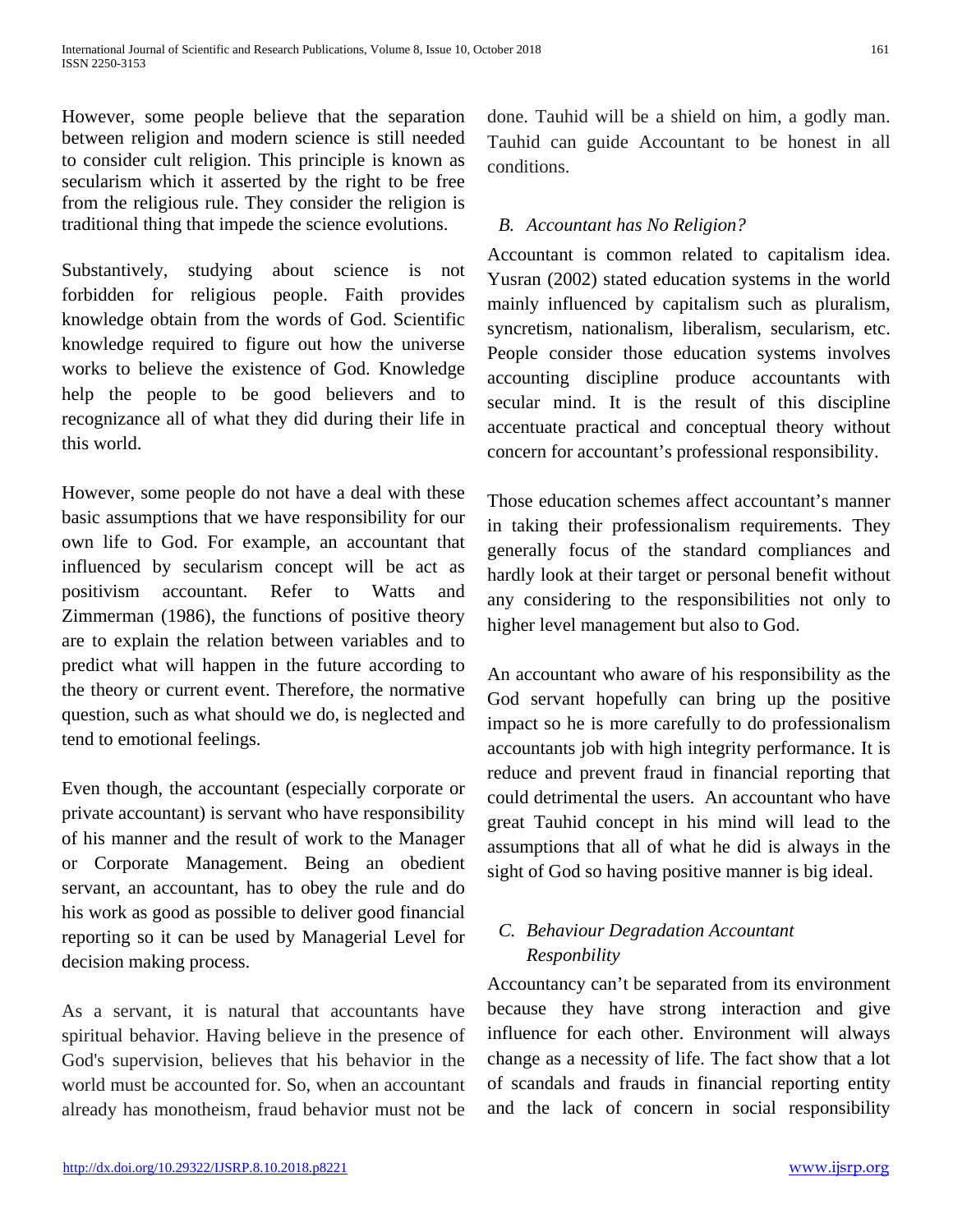implied big evolution is occur in accountant behavior.

The behavior of accountants is a determinant in the financial statements, it does not mean that regulation is not important, but accountants who only have technical capabilities without having a spiritual value have the potential to take irresponsible actions through rules gaps. Many events have proven that an accountant is an actor behind financial report fraud. As a result, many disadvantaged parties, including the accountants themselves, both economically and non-economically. Accountants who act fraudulently cause stigma in society that accountants have experienced moral degradation.

Accountants as the human have two sides, managerial and spiritual. Modern accountancy assert the accountant to be more materialistic so the spiritual values are neglected. Therefore, human is heading to be profit oriented and to practice materialistic accountancy. In the way to achieve that objective, the offense and the loss of ethics values and morality are possible to come up due to moral degradation of accountant.

This conditions implied that accountancy deteriorate in reflecting business reality perfectly. Triyuwono (2006) claimed that modern accountancy is not be able to reflect non-economic reality created by the company and only able to admit and to reflect economic events. Refer to Harahap (2008), financial report, the main product of conventional accounting (modern), has some following points of limitation:

- Financial accounting customer is the people who embrace secularism, materialism, and rationalism. They belief in absence of God.
- The purpose of the financial accounting is for certain ideologist or Americans.
- The majority user of financial accounting is a large or go public company.
- The aim of capitalism in financial accounting is obtaining information to get the accreditation of wealth.
- The financial accounting is historical based.
- The main service of financial accounting is public, so this is not private.
- Focus on materialistic information.
- Oualitative information is ignored.

## *D. Accountant as Servant*

Professional behavior values of accountant is engaged ethics, while the fundamental values of self influenced assumptions about how to construct and to deal with the reality. Self perception's as homo economics (economic man) will generate an opinion become more realistic in economical point view. The consequences will tend to the reality configuration which is more concentrated in economy than social reality.

Taking behavior in just one point of view such as economic view leads to accountant to be more individualist in social reality. The reality often cause the accountant against the rule without any consternation. A book by Kamayanti (2012) titled "Cinta: Tindakan Berkesadaran Akuntan (Pendekatan Dialogis dalam Pendidikan Akuntansi)" explained that life is not only having religious but also nationality while people can embrace both like ideology Pancasilaism. Pancasilaism can deeply embedded as fundamental mind as accountant profession in financial reporting.

The existence of Pancasilaism ideology that becomes the spirit of the accounting profession is one example that accounting is part of social science. As a social science, it is natural that accounting has social values. Individualism, cheating, and other immoral behavior must not be in an accountant behavior because it will damage accounting as a social science. An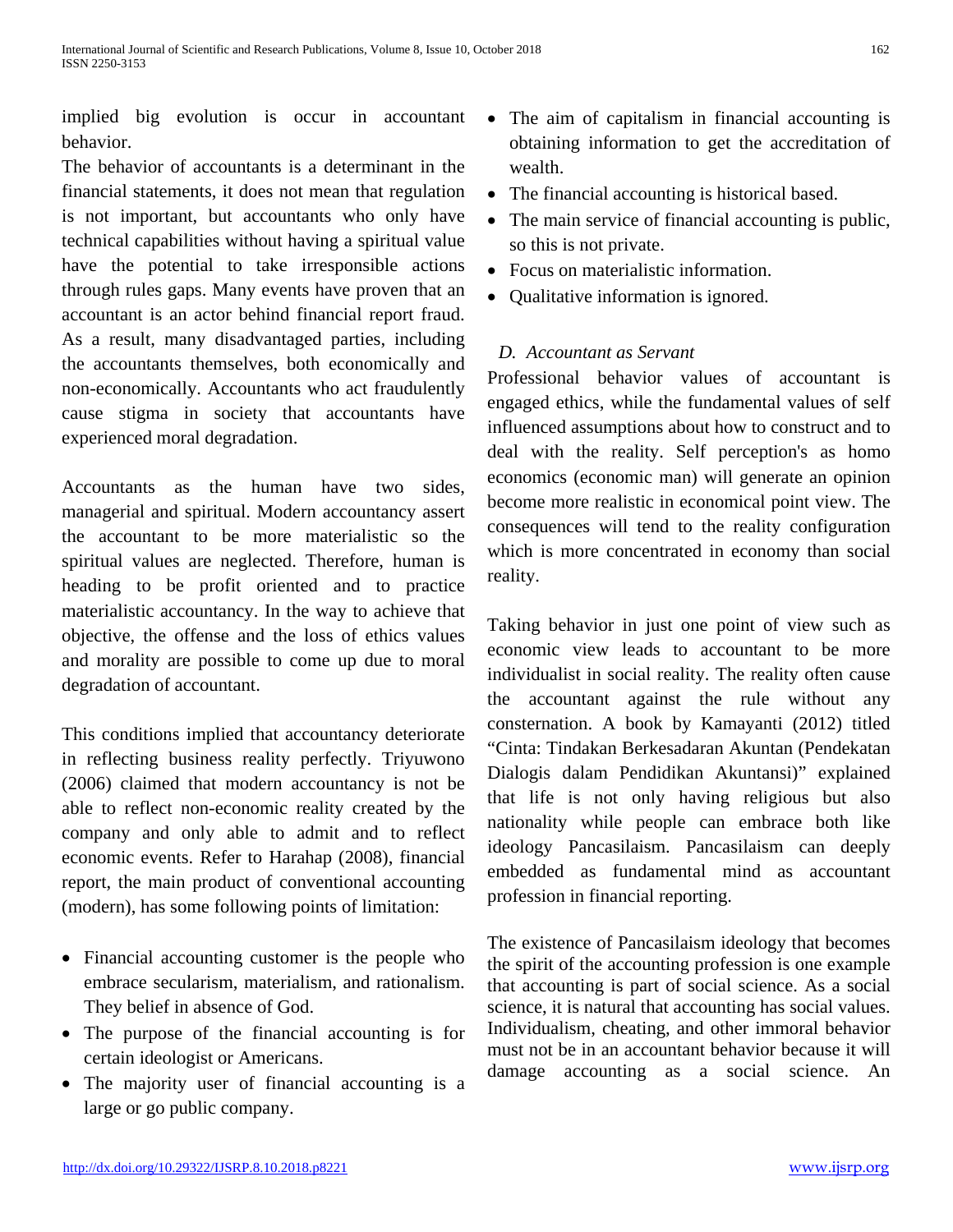accountant who has no morals, he measures religious and social values.

It will be an optimistic view for the accountants to have a comprehensive perception about their religion to realize who they are as the servants that obligatory to create the best reporting as much as possible by obeying the rule.

## III. CONCLUSION

Based on the description, it has been explained that accounting has been discussed in more detail to the side of the accountant's social, emotional and religious behavior. Accountant's responsibility is a joint review after several frauds in the presentation of financial statements. Some opinions actually consider the moral degradation some accountant's due to the immoral behavior. In this article it is stated that should be an accountant's has the ability in the technical field as well as in emotional and spiritual abilities. This article believes that the attitude of an accountant servant helps guide him to believe that he must be responsible for his behavior.

Accounting needs to be considered as a way for accountants to serve their religion. The author believes that the religious side of an accountant needs to be developed in order to be a shield so that accountants do the accounting process correctly, Tauhid is able to guide accountants to always act in every aspect of life, such as accounting that has become the joint of every line of life.

This article has the hope that accountants are not only concerned with technical and regulatory capabilities, but also the hope of improving the behavior of accountants. As a representative of God, the financial statements made by accountants have become the source of life for some companies and even the State. The increasing impact of the financial statements needs to be accompanied by an increase in the emotional and spiritual side of the accountant, not only for accountants, but also for the lives of many people.

The limitation in this article in the writing character, the use of the literature study method makes this paper weak in statistical verification. Apart from these weaknesses, the author believes the need for an accountant to improve his ability is not only from the technical side.

## **REFERENCES**

- [1] Kamayanti, *Cinta: Tindaakan Berkesadaran Akuntan (Pendeekatan Dialogis dalam Penndidikan Akuntansi*. Banjarmasin: Simposium Nasional Akuntansi XV, 2012.
- [2] Muhammad, *Pengantar Akuntansi Syariah*. Jakarta: Salemba Empat, 2002.
- [3] Nawawi, Hadari, *Kepemimpinan Menurut Islam*. Yogyakarta: UGM Press, 1993.
- [4] Siddiqi, Muhammad Nejatullah, *Pemikiran Ekonomi Islam; Suatu Kajian Penelitian Kepustakaan masa Kini*. Translate by A.M. Saefuddin. Jakarta: LIPPM, 1986.
- [5] Saputro, Andik S, *Koreksi Konsep Nilai Tambah Syariah: Menimbang Pemikiran Konsep Dasar Teoritis Laporan Keuangan Akuntansi Syariah*. Palembang: Simposium Nasional Akuntansi XII, 2009.
- [6] Sholikhin, Muhammad, *Manunggaling Kawula-Gusti: Filsafat Kemanunggalan Syekh Siti Jenar*. Yogyakarta: NARASI Publisher, 2008.
- [7] Triyuwono, Iwan, *Perspektif, Metodologi dan Teori Akuntansi Syariah*. 1st ed. Jakarta: PT Raja Grafindo Persada, 2006.
- [8] Watts, Ross L. and Jerold L. Zimmerman, *Positive Accounting Theory*. Englewood Cliffs: Prentice Hall, Inc, 1986.
- [9] Zainuddin, M, *Filsafat Ilmu : Perspektif Pemikiran Islam*. Bayumedia Publishing. 2003.